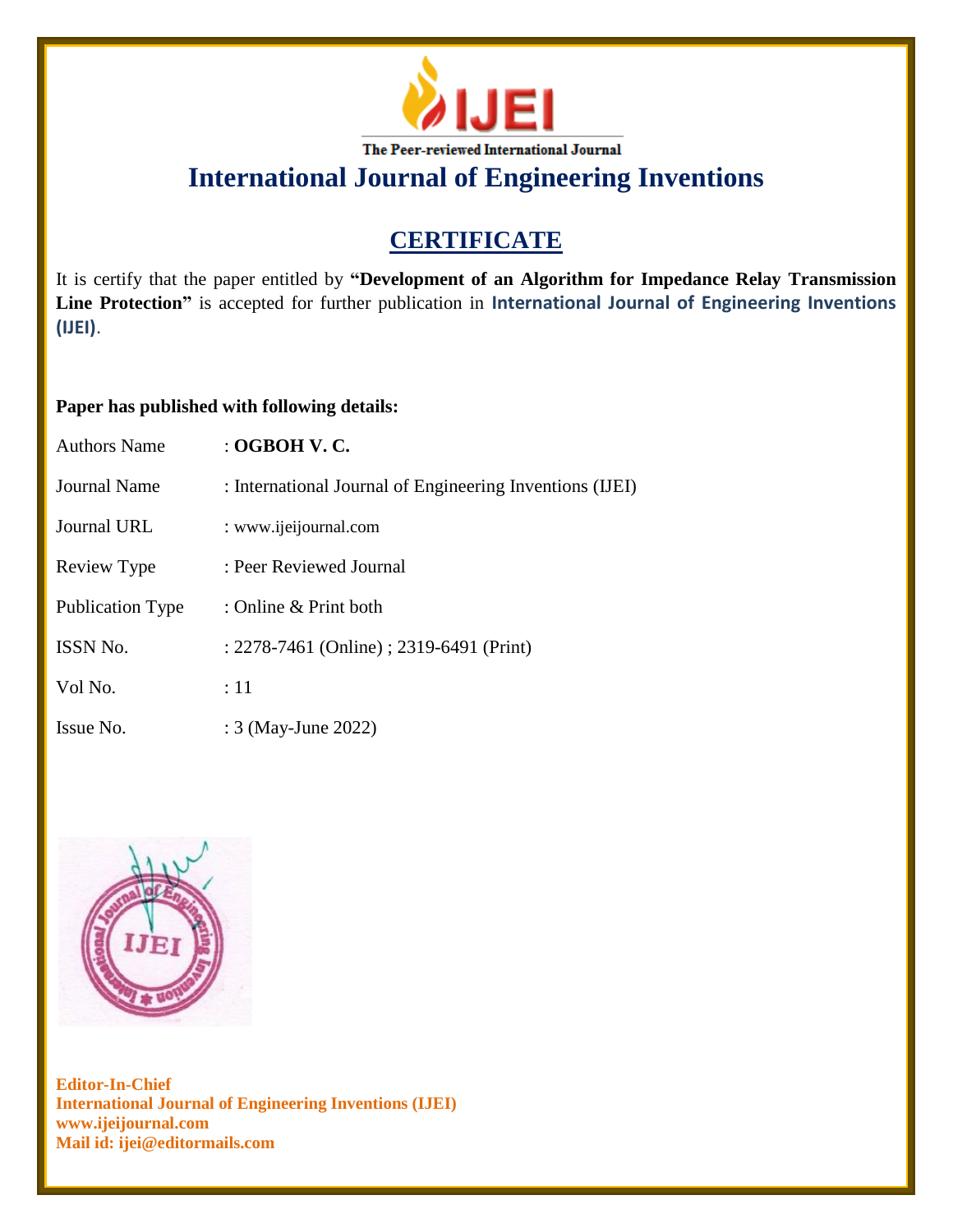

**International Journal of Engineering Inventions**

# **CERTIFICATE**

It is certify that the paper entitled by **"Development of an Algorithm for Impedance Relay Transmission Line Protection"** is accepted for further publication in **International Journal of Engineering Inventions (IJEI)**.

## **Paper has published with following details:**

| <b>Authors Name</b> | : NWANGUGU E.C.                                          |
|---------------------|----------------------------------------------------------|
| Journal Name        | : International Journal of Engineering Inventions (IJEI) |
| <b>Journal URL</b>  | : www.ijeijournal.com                                    |
| Review Type         | : Peer Reviewed Journal                                  |
| Publication Type    | : Online $\&$ Print both                                 |
| <b>ISSN No.</b>     | : 2278-7461 (Online) ; 2319-6491 (Print)                 |
| Vol No.             | $\div 11$                                                |
| Issue No.           | : 3 (May-June 2022)                                      |



**Editor-In-Chief International Journal of Engineering Inventions (IJEI) www.ijeijournal.com Mail id: ijei@editormails.com**